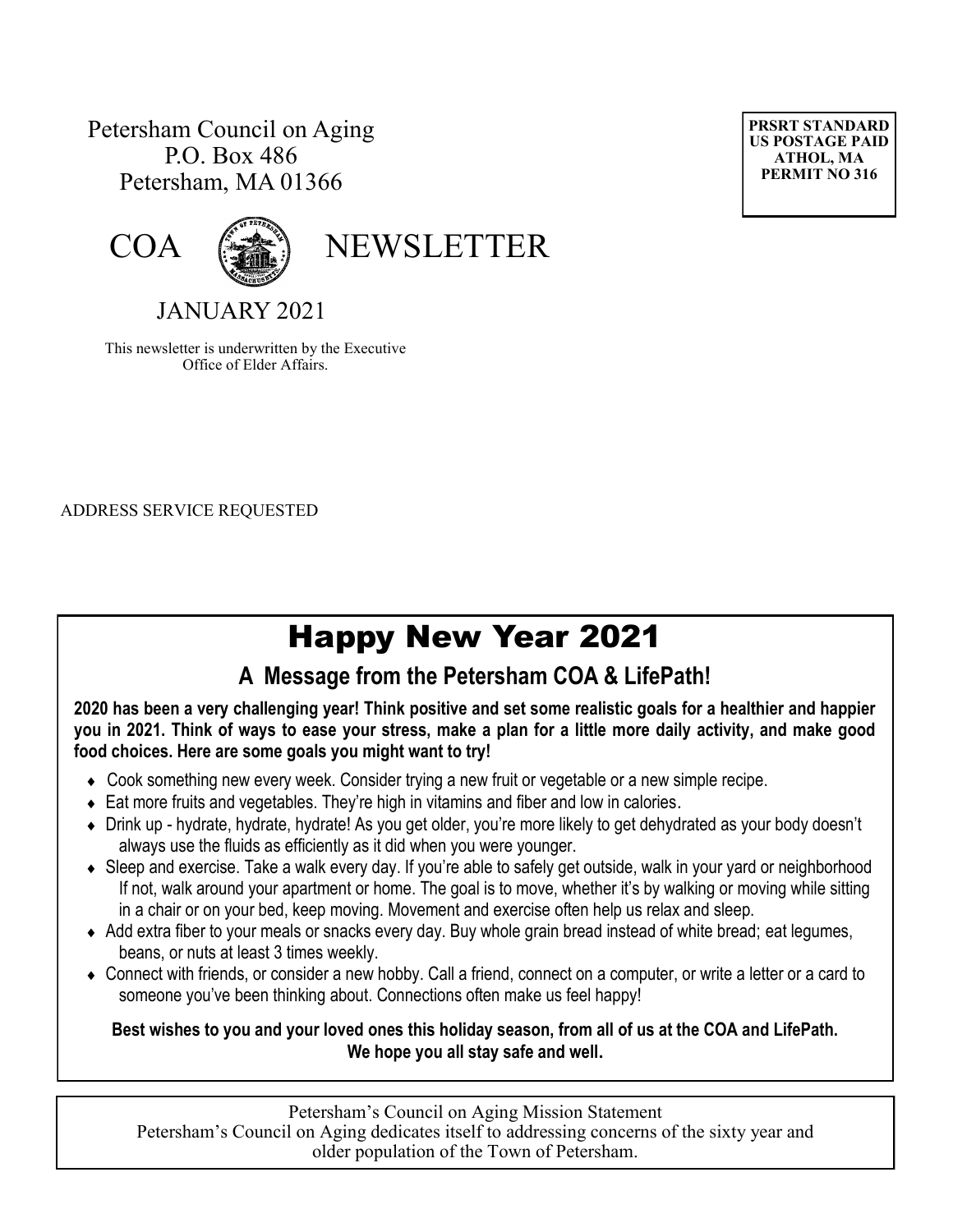### **PETERSHAM EVENTS AND NOTICES**

### **COA Enrichment/Cultural Programs**

The Program of Storyteller Davis Bates has been rescheduled for March 10, 2021.

### **Petersham Art Center**

The Art Center will close for the winter December 23rd. Watch for details of late Winter/Spring opening.

### **Petersham Partners is Ready to Help!**

Petersham Partners has volunteers geared up and ready to go as we all prepare for fall & winter. Need a hand getting the lawn furniture moved under cover? Not up for running out to pick up meds or groceries in the cold? Have some light yard tasks that need to be tackled before snow? Give us a call! We are here to help. 989-724-0078

### **JUST for ASKING by Marilyn Fisher**

### **A Reader Asked: What is Shingles?**

Shingles is a rash with shooting pain. It usually shows up on one side of the body. Anyone who gets it has had a case of chicken pox first, usually decades earlier. Shingles most commonly affects older adults and people with weak immune systems. If you are over 50 you may consider getting a shingles vaccination. (Reference WebMD)

If anyone is interested in receiving additional information regarding this viral infection, please feel free to call Marilyn at 978-724-3223 and a detailed informational packet will be sent out to you.

Please ask future questions by calling Marilyn at 978-724-3223, or email: fishermarilyn47@yahoo.com

### **COA BOARD NOTES**

- The COA Board met on Wednesday, December 9, 2020 at 10:00 a.m.
- November 2020 Board Meeting Minutes were approved with amendments.
- Treasurer's Report stating the checkbook balanced to the penny was accepted.
- Reminder: **Grab n Go Lunches will continue until indoor meals are approved by the Board of Health.**
- **Enrichment programs:** Davis Bates has been rescheduled for March 10, 2021.
- **Fitness Programs:** Board of Health approved using the Town Hall for Chair Yoga and Tai Chi for 15 people total for each class. All participants must wear masks.

 **Discussions were held on**: 1. Updates were given on future Enrichment and Health Programs that were proposed during the November Meeting; including: Zoom or future in-person Art Classes, Foot and Blood Pressure Clinics, Photography, and Ukulele Classes. 2. There will be no Board Meeting in January. 3. Kay stated that paper copies of 2020 Elder Needs Assessment Survey from LifePath were handed out and reportedly returned. 4. Events that regularly have occurred and are not able to be held due to Covid-19 were listed by the Board.

 *The next Board meeting will be on: Wednesday, February 10, 2021 at 10 a.m. in the Town Hall.*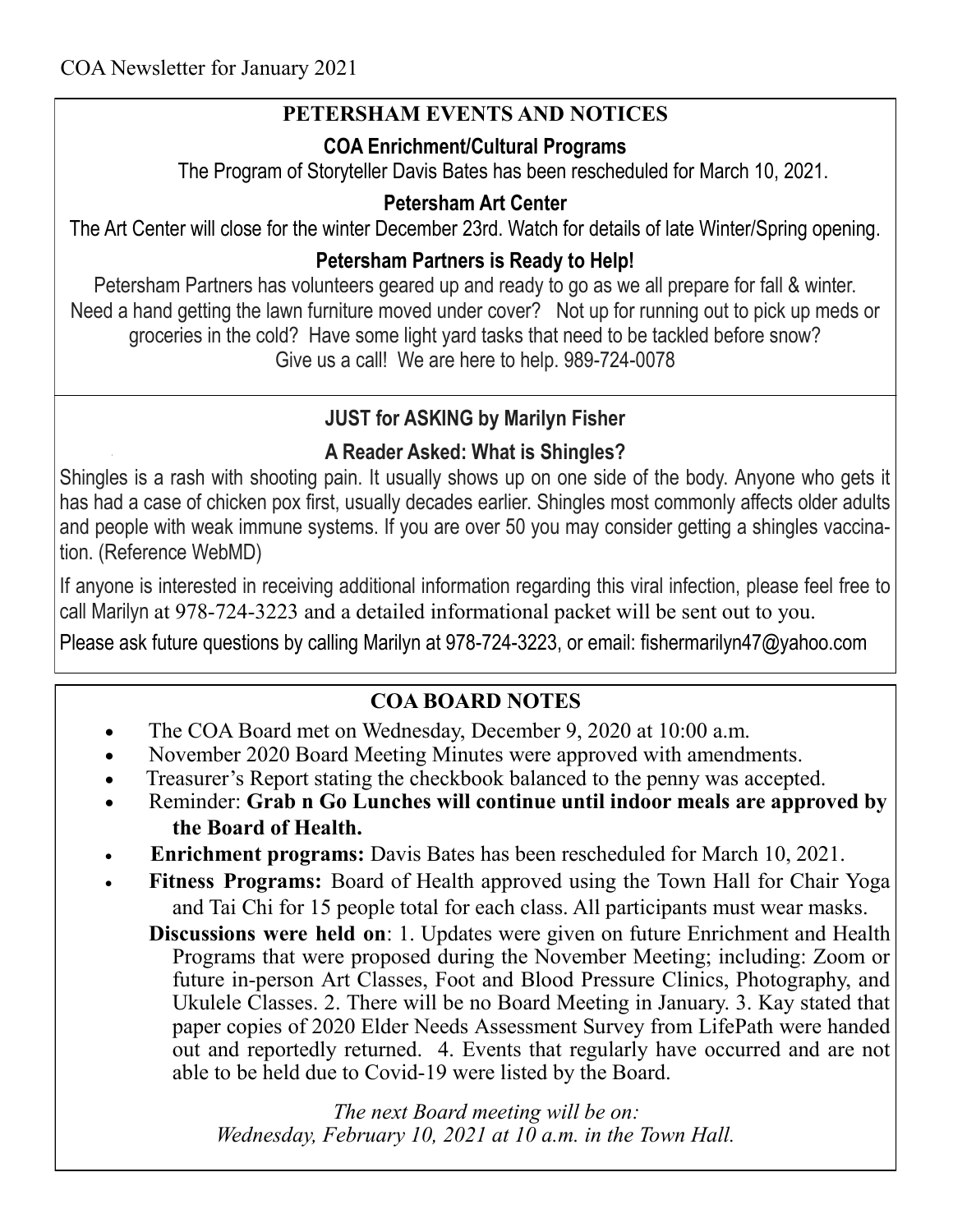### **Town of Petersham Covid-19 Protocols**

Petersham Residents are asked to following the following protocols when on Town Properties: Wear a mask at all times, keep socially distanced by maintaining 6 feet or more from others not in your immediate household, use hand sanitizer, and wash your hands regularly. The Town Office Brick Building continues to be closed to the pubic. Town Office Phone available Monday to Thursday : 978-724-3353. **Note:** A Secure Lock Box for Drop Off for Town Business is located at the Brick Building to the left of the front door. It is emptied multiple times each work day.

#### **Massachusetts Agencies and Services for Seniors**

#### **[Senior Resources Overview on: http://mass.gov/](http://mass.gov/topics/seniors)topics/seniors**

Massachusetts offers a number of services to help seniors stay healthy, independent, and engaged in their communities. Learn about programs such as prescription drug assistance, elder financial fraud, caregiver support, housing and more.

#### **[Fuel/Heat Assistance:](http://mass.gov/service-details/learn-about-low-income-home-energy-assistance-program-liheap) 800-632-8175**

#### **http://mass.gov/service-details/learn-about-low-income-home-energy-assistance-program-liheap**

The Low Income Home Energy Assistance Program (LIHEAP) provides eligible households with help in paying a portion of winter heating bills. Eligibility is based on household size and the gross annual income of every household member, 18 years of age or older.

**Finance: [Economic Empowerment for Seniors:](http://mass.gov/economic-empowerment-for-seniors) http://mass.gov/economic-empowerment-for-seniors** The Office of Economic Empowerment (OEE) provides free financial workshops for senior citizens. They inform older citizens about ways to manage their finances in addition to information about ways to prevent financial exploitation. Sessions include: fraud/scam prevention, banking, credit, savings, & financial recovery.

#### **[Attorney General's Elder Hotline:](http://mass.gov/service-details/the-attorney-generals-elder-hotline) http:mass.gov/service-details/the-attorney-generals-elder-hotline 888 AG-ELDER** *(888-243-5337)* or **TTY** 617-727-4765

The Elder Hotline is open Monday through Friday from 10:00 am to 4:00 pm. The hotline is staffed by senior volunteers and can help elders with a range of issues including reporting fraud cases.

#### **[Options Counseling: http://massoptions.o](http://massoptions.org/)rg/ or 844-422-6277**

Options counseling is a free service to help seniors, adults of any age with a disability, and their family members or caregivers make decisions on support services.

### **COA Sponsored WINTER YOGA, and T'AI CHI CLASSES**

**Tai Chi and Chair Yoga Classes are now being held in The Town Hall. Both Chair Yoga and Tai Chi will be limited to 15 people total for each class. Masks and social distancing are required. Kay Berry is the coordinator. If you have questions, call 978-724-6610 or email: PshamCOA@gmail.com**

### *Note Day Change for Tai Chi*

**T'ai Chi classes with Valerie & Nick Wisnewski are being held on Wednesdays from 4 to 5 p.m.**  Jan. 6, 13, 20, and 27 Suggested Donation: \$5.00

**The Chair Yoga classes with Loren Magruder are being held in the Town Hall.**

 **Classes are held on Wednesdays at 10 to 11 a.m.**

Jan. 6, 13 , 20, and 27 Suggested Donation: \$5.00

**Participants are asked to email or call if you are interested in attending**. **Email is [PshamCOA@gmail.com](mailto:PshamCOA@gmail.com) or phone Kay Berry at 978-724-6610.** 

**Regular Yoga Classes and Fitness Classes have not been scheduled at this time. If you have previously attended these classes you will be notified when they are about to resume.**

> Fitness, Yoga, and T'ai Chi classes are sponsored by the Petersham Council on Aging and are underwritten by the Executive Office of Elder Affairs.